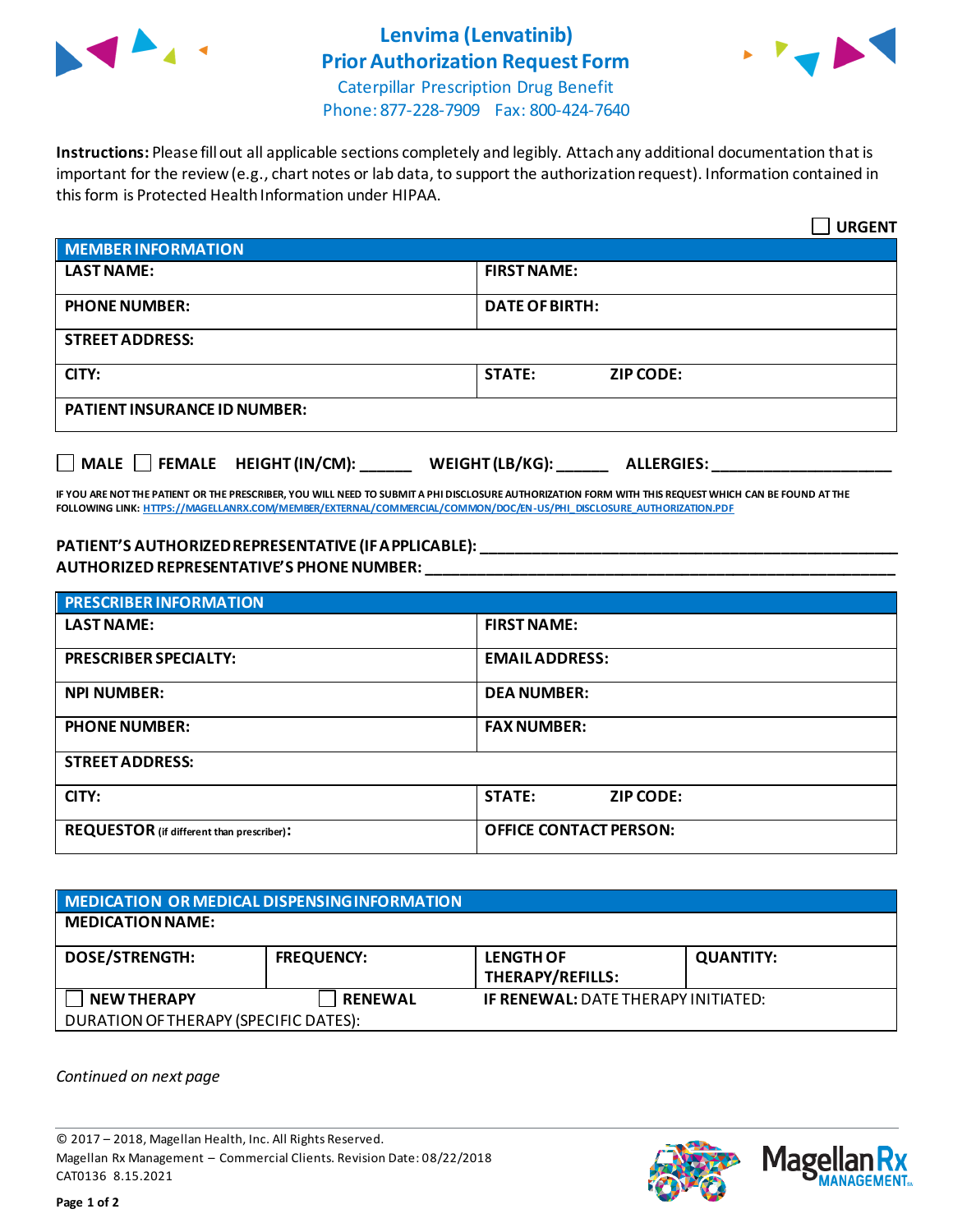

# **Lenvima (Lenvatinib) Prior Authorization Request Form**





Mage

**Ilan Rx**<br>ANAGEMENT®N

| <b>MEMBER'S LAST NAME:</b>                                                                                                                                                                                                                                                                                                   | <b>MEMBER'S FIRST NAME:</b>                                                                                            |                                                       |  |  |
|------------------------------------------------------------------------------------------------------------------------------------------------------------------------------------------------------------------------------------------------------------------------------------------------------------------------------|------------------------------------------------------------------------------------------------------------------------|-------------------------------------------------------|--|--|
|                                                                                                                                                                                                                                                                                                                              | 1. HAS THE PATIENT TRIED ANY OTHER MEDICATIONS FOR THIS CONDITION?                                                     | $\blacksquare$ NO<br>YES (if yes, complete below)     |  |  |
| <b>MEDICATION/THERAPY (SPECIFY</b><br>DRUG NAME AND DOSAGE):                                                                                                                                                                                                                                                                 | <b>DURATION OF THERAPY (SPECIFY</b><br>DATES):                                                                         | <b>RESPONSE/REASON FOR</b><br><b>FAILURE/ALLERGY:</b> |  |  |
| <b>2. LIST DIAGNOSES:</b>                                                                                                                                                                                                                                                                                                    |                                                                                                                        | <b>ICD-10:</b>                                        |  |  |
| □ Thyroid cancer<br>□ Unresectable hepatocellular carcinoma<br>□ Advanced renal cell carcinoma<br>□ Other diagnosis: ________________________ICD-10                                                                                                                                                                          |                                                                                                                        |                                                       |  |  |
|                                                                                                                                                                                                                                                                                                                              | 3. REQUIRED CLINICAL INFORMATION: PLEASE PROVIDE ALL RELEVANT CLINICAL INFORMATION TO SUPPORT A                        |                                                       |  |  |
| PRIOR AUTHORIZATION.                                                                                                                                                                                                                                                                                                         |                                                                                                                        |                                                       |  |  |
| For thyroid cancer, answer the following:                                                                                                                                                                                                                                                                                    |                                                                                                                        |                                                       |  |  |
|                                                                                                                                                                                                                                                                                                                              | Is patient's thyroid cancer locally recurrent or metastatic, progressive, radioactive iodine-refractory differentiated |                                                       |  |  |
| thyroid cancer? □ Yes □ No                                                                                                                                                                                                                                                                                                   |                                                                                                                        |                                                       |  |  |
|                                                                                                                                                                                                                                                                                                                              | Has patient had prior treatment with 2 or more other tyrosine kinase inhibitors? $\Box$ Yes $\Box$ No                  |                                                       |  |  |
| For unresectable hepatocellular carcinoma, answer the following:<br>Will Lenvima (levatinib) be used as first-line treatment? $\Box$ Yes $\Box$ No                                                                                                                                                                           |                                                                                                                        |                                                       |  |  |
| For advanced renal cell carcinoma, answer the following:<br>Does the patient's renal cancer have a clear-cell component? $\Box$ Yes $\Box$ No Please provide chart documentation or<br>histology report.                                                                                                                     |                                                                                                                        |                                                       |  |  |
| Has patient previously received any systemic anticancer therapy for advanced disease? $\Box$ Yes $\Box$ No                                                                                                                                                                                                                   |                                                                                                                        |                                                       |  |  |
| Will Lenvima be used in combination with Keytruda® (pembrolizumab)? $\Box$ Yes $\Box$ No                                                                                                                                                                                                                                     |                                                                                                                        |                                                       |  |  |
| Are there any other comments, diagnoses, symptoms, medications tried or failed, and/or any other information the<br>physician feels is important to this review?                                                                                                                                                             |                                                                                                                        |                                                       |  |  |
| Please note: Not all drugs/diagnosis are covered on all plans. This request may be denied unless all required<br>information is received.                                                                                                                                                                                    |                                                                                                                        |                                                       |  |  |
| ATTESTATION: I attest the information provided is true and accurate to the best of my knowledge. I understand that<br>the Health Plan, insurer, Medical Group or its designees may perform a routine audit and request the medical<br>information necessary to verify the accuracy of the information reported on this form. |                                                                                                                        |                                                       |  |  |
|                                                                                                                                                                                                                                                                                                                              | Prescriber Signature or Electronic I.D. Verification: ___________________________________Date: ____                    |                                                       |  |  |
| © 2017 - 2018, Magellan Health, Inc. All Rights Reserved                                                                                                                                                                                                                                                                     |                                                                                                                        |                                                       |  |  |

<sup>© 2017</sup> – 2018, Magellan Health, Inc. All Rights Reserved. Magellan Rx Management – Commercial Clients. Revision Date: 08/22/2018 CAT0136 8.15.2021